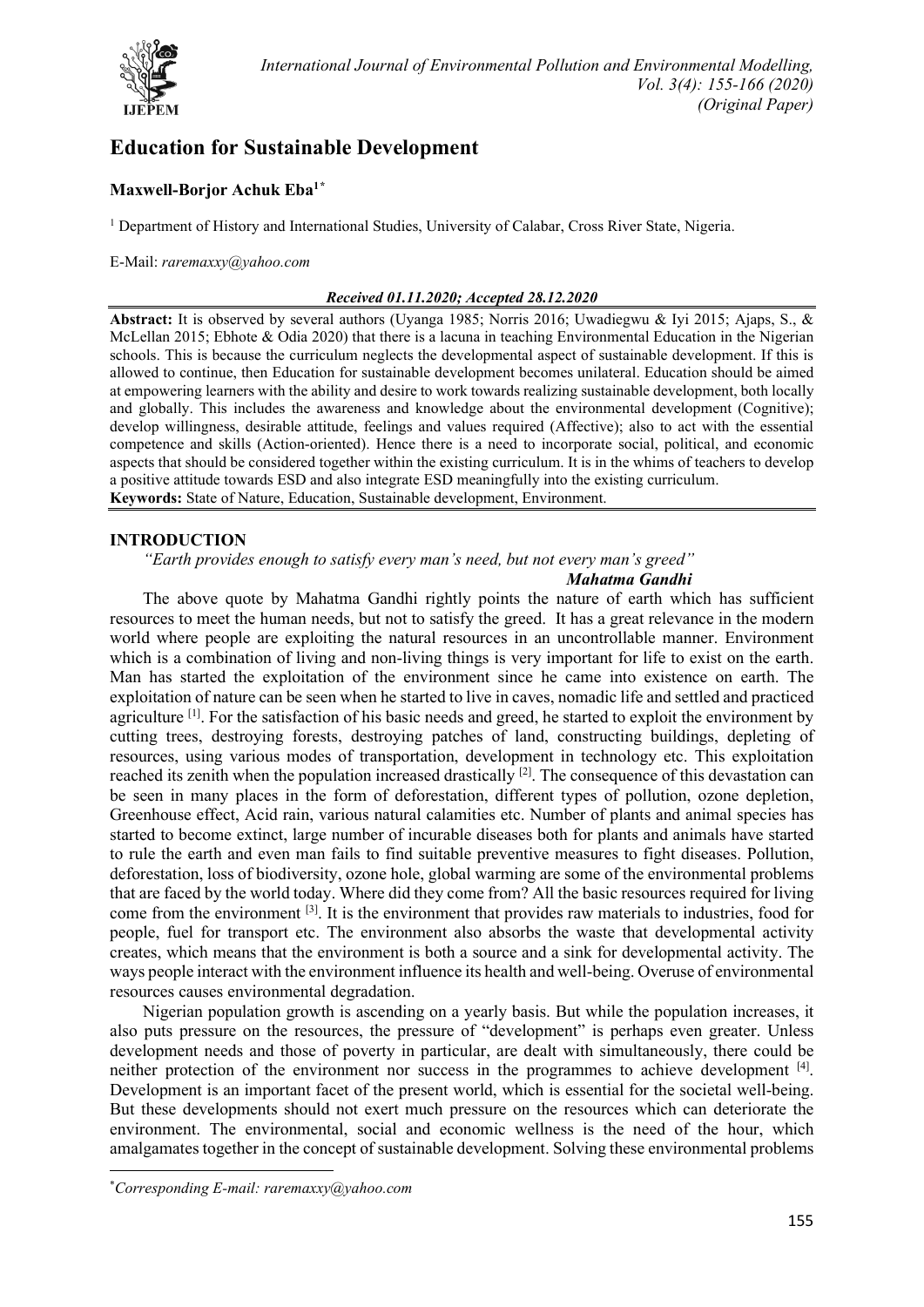and preventing new ones will require an understanding and appreciation of the linkages between environmental well-being and human wellbeing. However, many of these linkages are not apparent. To bring environment and development concerns to people's notice, to enable them to understand the linkages between the two, to encourage them to take appropriate action, and to equip them with the skills necessary for taking the required action, education is necessary for all this [5]. The awareness of these prevailing dangerous situations of earth has led many scientists and eminent persons to predict about what could happen to the earth if it goes the same way. This is how the concept of protection and conservation of earth came into existence. Various measures were planned and adopted to some extent, though not successfully to control the environmental devastation at the international level. In order to bring about awareness and to maintain the balance of the ecosystem, the developing countries had started to give more emphasis on the concept of Sustainable Development. Few environmentalists have criticized the term "sustainable development", claiming that economic policies based around concepts of growth and continued depletion of resources cannot be sustainable. Resources such as petroleum and coal are consumed much faster than they are created by natural processes and are continually being depleted. Increasing population, accelerated resource exploitation and development based on careless application of technology are the chief cause of environmental crisis. Many fear that the world is quickly using up the vast but finite amount of fossil fuels whereas some fear that we may have already peaked in fossil fuel extraction and production.

# **CONCEPT OF SUSTAINABLE DEVELOPMENT**

According to S. Eden "The earth does not belong to man; man belongs to earth. Whatever befalls the earth befalls the sons of the earth. Man does not weave the web of life; he is merely a strand in it. Whatever he does to the web, he does to himself" [6]. According to the Indian Philosophy, all that exists in the universe, whether organic or inorganic, have five constituent elements i.e. air, water, fire, earth and space. Everything comes from varying combinations of these five elements, and ultimately returns to these, which together create nature [7].

Protection of environment in Nigeria is not a recent origin. It dates back to pre-history period [9]. Every religion and every culture in Nigeria expressed concerns about environment while reflecting the traditions and social perspectives, with a clear warning on the impact of environmental degradation and need for conservation for human survival [10]. Environmental conservation and protection were of major concerns in ancient African cultures, this is seen in the existence of taboos and totems that help protect and conserve some certain species of animals and plants unique to each village and culture [11,12] . As time proceeded, Industrial revolution has created a huge pressure on the environment. This was the main reason for including Environmental Education as a major subject in all education systems. Development is essential for the progress of any country. Hence, we started to think of both development and environmental protection, where it came out with a new concept of Sustainable development. Here the development is concerned with the economic and societal aspects, whereas the environmental protection is the environmental aspect in sustainable development. The objectives formulated in the conference held at Tbilisi (1977) were; to develop awareness to the total environment and its allied problems, develop knowledge about the environment and its associated problems, develop attitudes including values and feelings of concern for the environment, to acquire skills for identifying and solving environmental problems, to actively participate at all levels towards resolution of environmental problems.

The principles that were identified in the Tbilisi conference (1977) stated that Environmental Education should consider the environment in its totality, be a continuous life-long process which begins at the pre-school level and continue through all formal and non-formal stages; be inter-disciplinary in approach; examine major environmental issues for local, national, regional and international points of view so that students receive insights into environmental conditions in other geographical areas, focus on current and potential environmental situations while taking into account the historical perspective; promote the value and necessity of local, national and international co-operation in prevention and solution of environmental problems; enable learners to have a role in planning their learning experiences and provide an opportunity for making decisions and accepting their consequences; relate environmental sensitivity, knowledge, problem-solving skills and value clarification to every age but with special emphasis on environmental sensitivity to the learner's own community in early years; help learners discover the symptoms and real cause of environmental problems; emphasize the complexity of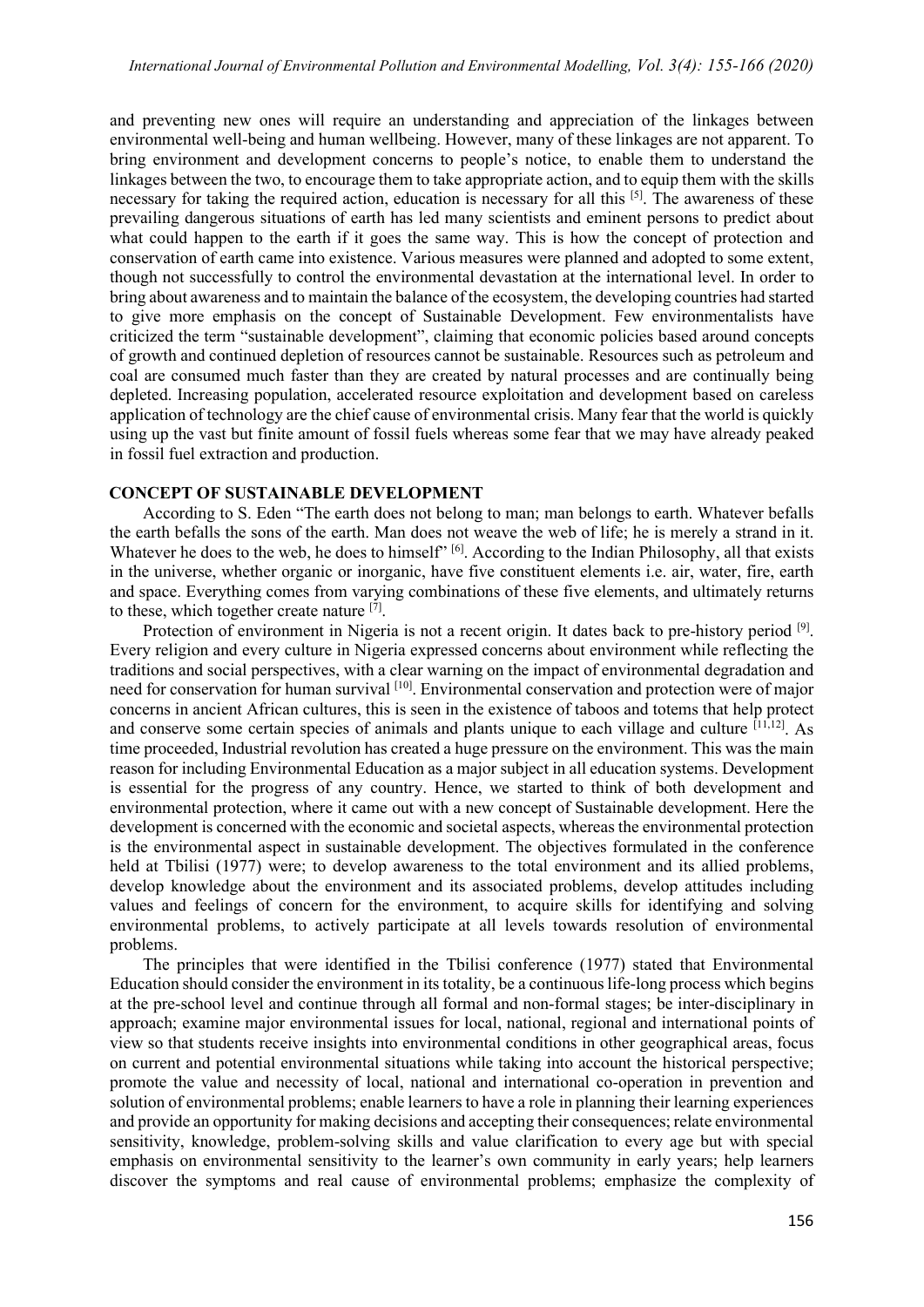environmental problems and thus the need to develop critical thinking and problem-solving skills; utilize diverse learning environments and a broad array of educational approaches to teaching/ learning about and from the environment with due stress on practical activities and first-hand experience [13].

The aims of ESD are to promote understanding of the interdependence of natural, socio-economic and political systems at local, national and global levels, to encourage critical reflection and decision making. It is reflected in personal lifestyles, to encourage the active participation of citizenry in building sustainable development, develop interactive and participatory skills, developing appropriate environmental understanding based on an understanding of the independence of nature and skills of problem-solving. Beyond a simple one sentence definition, many governments and individuals have pondered what sustainable development means. The Rio declaration on environment and development fleshes out the definition by listing the 27 principles among which 18 principles of sustainability are addressed below.

i) People are entitled to a healthy and productive life in harmony with nature.

ii) Development today must not undermine the development and environment needs of present and future generations.

iii) Nations have the sovereign right to exploit their own resources, but without causing environmental damage beyond their borders.

iv) Nations shall develop international laws to provide compensation for damage that activities under their control cause to areas beyond their borders.

v) Nations shall use the precautionary approach to protect the environment. Where there are threats of serious or irreversible damage, scientific uncertainty shall not be used to postpone cost effective measures to prevent environmental degradation.

vi) In order to achieve sustainable development, environmental protection shall constitute an integral part of the development process and cannot be considered in isolation from it.

vii) Eradicating poverty and reducing disparities in living standards in different parts of the world are essential to achieve sustainable development and meet the needs of the majority of people.

viii) Nations shall cooperate to conserve, protect and restore the health and integrity of the earth's ecosystem. The developed countries need to acknowledge the responsibility that they bear in the international pursuit of sustainable development in view of the pressures their societies place on the global environment and of the technologies and financial resources they command.

ix) Nations should reduce and eliminate unsustainable patterns of production and consumption, and promote appropriate demographic policies.

x) Environmental issues can best be handled with the participation of all concerned citizens. Nations shall facilitate and encourage public awareness and participation by making the environmental information widely available.

xi) Nations shall enact effective environmental laws, and develop national law regarding liability for the victims of pollution and other environmental damage. Where they have authority, nations shall assess the environmental impact of proposed activities that are likely to have a significant adverse impact.

xii) Nations should cooperate to promote an open international economic system that will lead to economic growth and sustainable development in all countries. Environmental policies should not be used as an unjustifiable means of restricting international trade.

xiii) The polluter should, in principle must bear the cost of pollution.

xiv) Nations shall warn one another of natural disasters or activities that may have harmful transboundary impacts.

xv) Sustainable development requires better scientific understanding of the problems. Nations should share knowledge and innovative technologies to achieve the goal of sustainability.

xvi) The full participation of women is essential to achieve sustainable development. The creativity, ideals and courage of youth and the knowledge of indigenous people are needed too. Nations should recognize and support the identity, culture and interests of indigenous people.

xvii) Warfare is inherently destructive of sustainable development, and nations shall respect international laws protecting the environment in times of armed conflict, and shall cooperate in their further establishment.

xviii) Peace, development and environmental protection are interdependent and indivisible.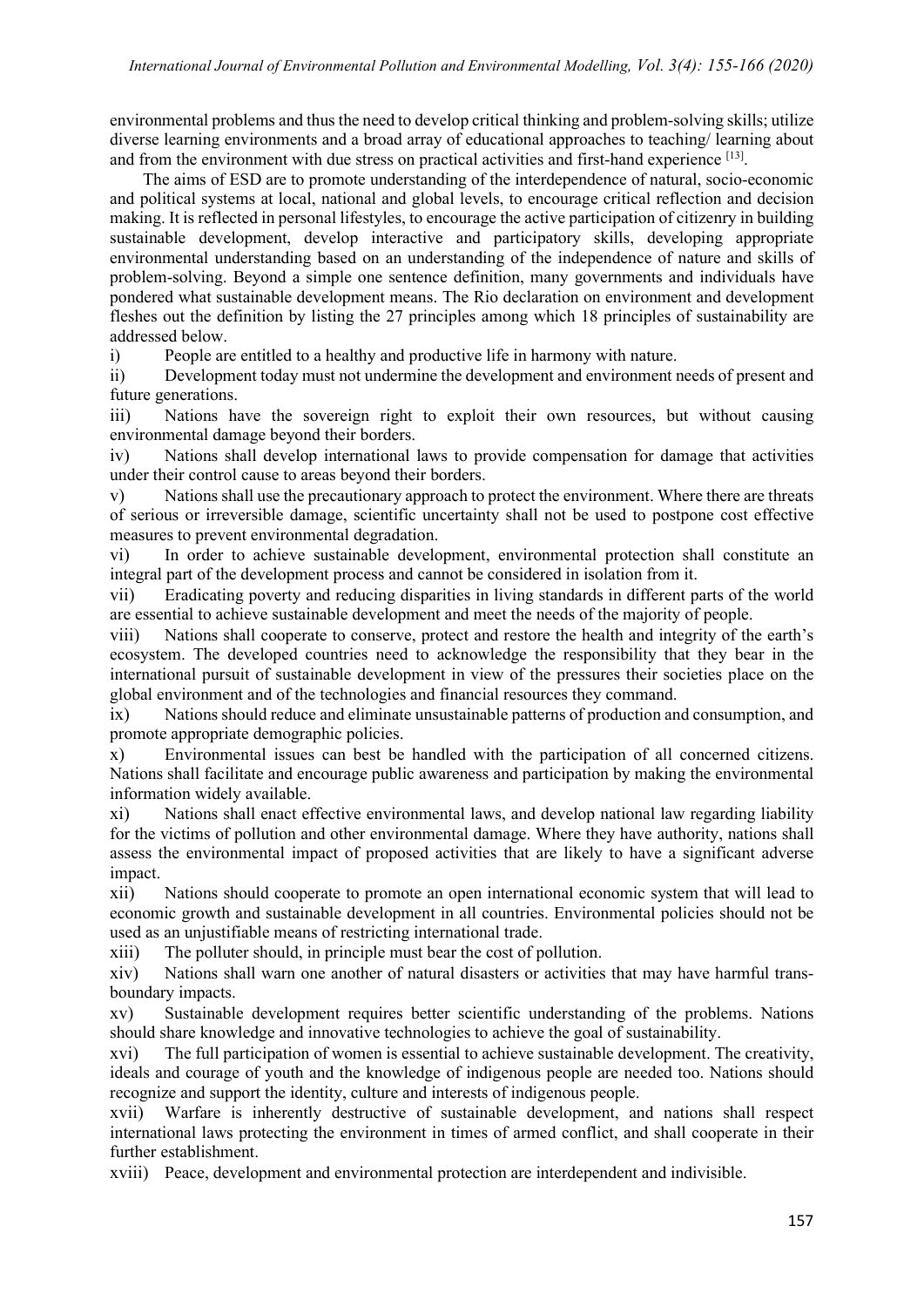ESD is based on ideals and principles that underlie sustainability such as intergenerational equity, gender equity, social tolerance, poverty alleviation, environmental preservation and restoration. This is stated in Rio Declaration which contains 27 principles of sustainability. These principles can help governments, communities and school systems identify knowledge, principles, skills and values on which they will create education for sustainable development or reorient existing education to address sustainability. Sustainability is a well-articulated goal for management based on the explicit abandonment of the assumption that Natural resources are limitless [14]. Sustainable Development, which is a complex concept, has its origin in the Natural and Social Sciences that has been developed through international dialogue in response to the challenges facing the world today. Hence, the common elements it covers are the well-being of the human society, the well-being of the environment and sustainability over time. Sustainable development is not a fixed concept; rather it is a culturally directed search for a dynamic balance in the relationships between social, economic and natural systems, a balance that seeks to promote equity between countries, races, social classes and genders. The interdependence of people and the environment requires that no single development or environmental objective be pursued to the detriment of others [15].

A core principle behind sustainable development is a combination of economic, social and environmental conditions. Without a proper ecosystem, it is impossible to maintain a better society and economic development for our own and future generation. Thus environmental dimension can be regarded as the ultimate boundary for sustainable development. The Social dimension is to meet the basic needs of all people without exceeding the boundaries of the ecosystem. The economic dimension is a means to realize the goal within the limits of a socially and environmentally sustainable manner. Education for Sustainable Development is intended to educate all the stakeholders including the students, community, corporate etc [16]. about the importance and need for sustainable development in the present world. So *Education for Sustainable Development (ESD)* cannot be considered as having link only with environment but with development of social and economic aspects. The tripolar relationship of sustainable development is represented in Figure 1.



**Figure 1.** Triangle of Sustainable Development

These "three pillars" of Sustainable Development are called as 'triple bottom line' or 'triad' of sustainable development [17].

#### **NEED FOR EDUCATION IN SUSTAINABLE DEVELOPMENT**

The earth's environment has been considered as a remarkably stable, self-correcting machine, taking care of all human misadventures and assaults on fragile biosphere. But this misconception of nature cannot be taken for granted. Modern technology in industry and agriculture, as well as other developmental activities of modern society are highly exploitative in nature, which is enhancing pollution and causing enormous damage to the environment [18]. Emission of smoke and gases from industry and automobiles leads to increased carbon dioxide content in the atmosphere. Effluents of the industry and mining are contaminating water bodies and are degrading the land. High dose of fertilizers are polluting lakes. Pesticide residues in the soil contaminate water bodies. The developmental activities including agriculture hasten the desertification and reduction of genetic diversity. Pollution of air and water is a great challenge which is intimately connected with the health of population and ecosystem. Inland water bodies and coastal areas have so far been treated as dumping grounds for wastes thus affecting aquatic and marine life. Environmental degradation refers to the diminishing of a local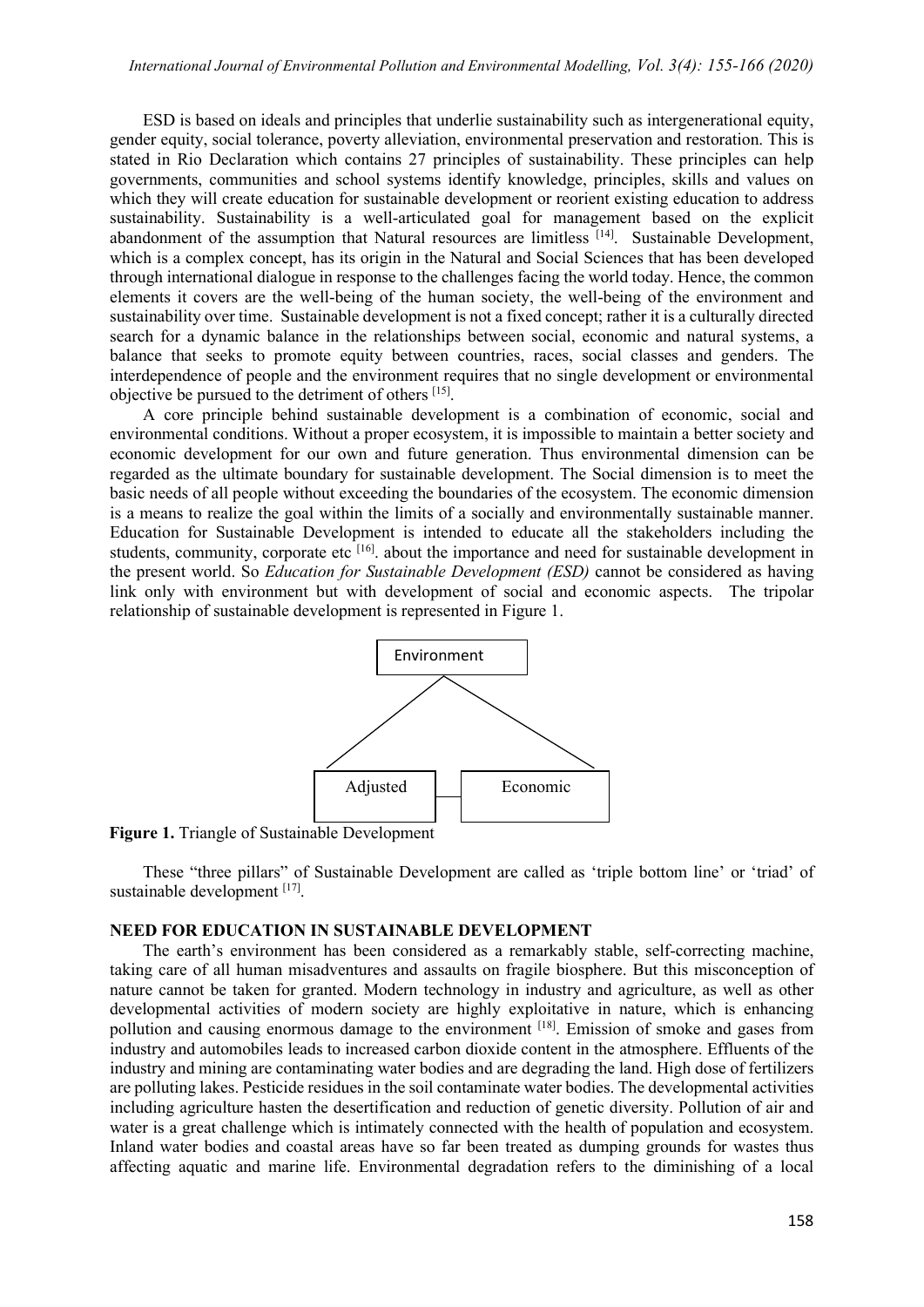ecosystem or the biosphere as a whole, due to human activity. The long term final result of environmental degradation may cause unsustainability of human population.

Sustaining human population is a part of sustainable development. Sustainable development demands ways of living, working and enabling people of the world to lead healthy, fulfilling, and economically secure lives without destroying the environment and without endangering the future welfare of people and the planet <sup>[19]</sup>. Unsustainable development occurs when nature's resources (such as trees, habitat, earth, water, air) are being consumed faster than that of nature can replenish them. Sustainability requires human activity that uses nature's resources to the point where they can be replenished naturally. Unsustainable development ignores the fact that man managed systems degrade the natural resources by consuming nonrenewable resources, and reducing the capacity of natural systems to renew or recycle. The fast expanding green revolution unfortunately leads to the unsustainable exploitation of natural resources. Excessive and unscientific use of chemical pesticides and mineral fertilizers also leads to environmental degradation. Thus tools for measuring sustainability will have to be enlarged in a manner that current attention could be paid to economic viability, environmental sustainability and social equity. The intensified and unsustainable demand for land, water, marine and coastal resources resulting from the expansion of agriculture and uncontrolled urbanization lead to increased degradation of natural ecosystems and erode the life supporting systems that uphold human civilization. Caring for natural resources and promoting their sustainable use is an essential response of the world community to ensure its own survival and well-being. The relationship between consumption behavior and sustainability is represented in Table 1.

| <b>Consumption of natural resources</b>                                      | <b>State of environment</b> | <b>Sustainability</b> |
|------------------------------------------------------------------------------|-----------------------------|-----------------------|
| More than nature's ability to $\Big $ Environmental degradation<br>replenish |                             | Not sustainable       |
| Equal to nature's ability to replenish $\vert$ Environmental equilibrium     |                             | Sustainable growth    |
| Less than nature's ability to replenish   Environmental renewal              |                             | Sustainable growth    |

**Table 1.** Relationship between consumption behavior and sustainability

One should be aware of this relationship between consumption and sustainability. Education plays a crucial role in attaining such sustainability. Education encompasses teaching and learning specific skills, the imparting of knowledge, positive judgment and well developed wisdom which are less tangible but more profound. One of the fundamental aspects of education is imparting culture from generation to generation. The basic aim of the education system for sustainable development is 'education of a new man', 'the man of a sustainable type of thinking', a man of cosmo-planetary consciousness with a holistic world outlook who has a methodological culture and a culture of sustainability, who is ready to a socially significant labour, to self-organizing and self-perfection, a man with high socio-cultural needs and deep moral ethical values, a man who is capable to solve global tasks facing by the mankind and to promote the forming of sustainable society.

 Education in its contemporary development should be aimed at the future, should "foresee" and form in a certain way and satisfy needs of future generations of people <sup>[20]</sup>. It means that education should be anticipatory to social, economic and cultural life; it should form a desirable sustainable future. A new educational paradigm will be a micro model of sustainable society. But such ideas could not be realized in old organizational forms of education system. There is a need for new organizational forms and educational institutions that are mobile, synergetic, creative, future-oriented which could provide the implementation of new objectives and new historical functions of education. For that it is necessary to incorporate possible principles of sustainable development into all spheres of life. These spheres of life should not only be considered at the individual level, but at the community level. There is a significant scope for regional and global cooperation in sustainable development. Education for sustainability is a new paradigm for a lifelong learning process that leads to an informed and involved citizenry having the creative problem-solving skills, scientific, technological, and social literacy, and commitment to engage in responsible actions that will help ensure an environmentally sound, socially just, and economically prosperous future for all [21].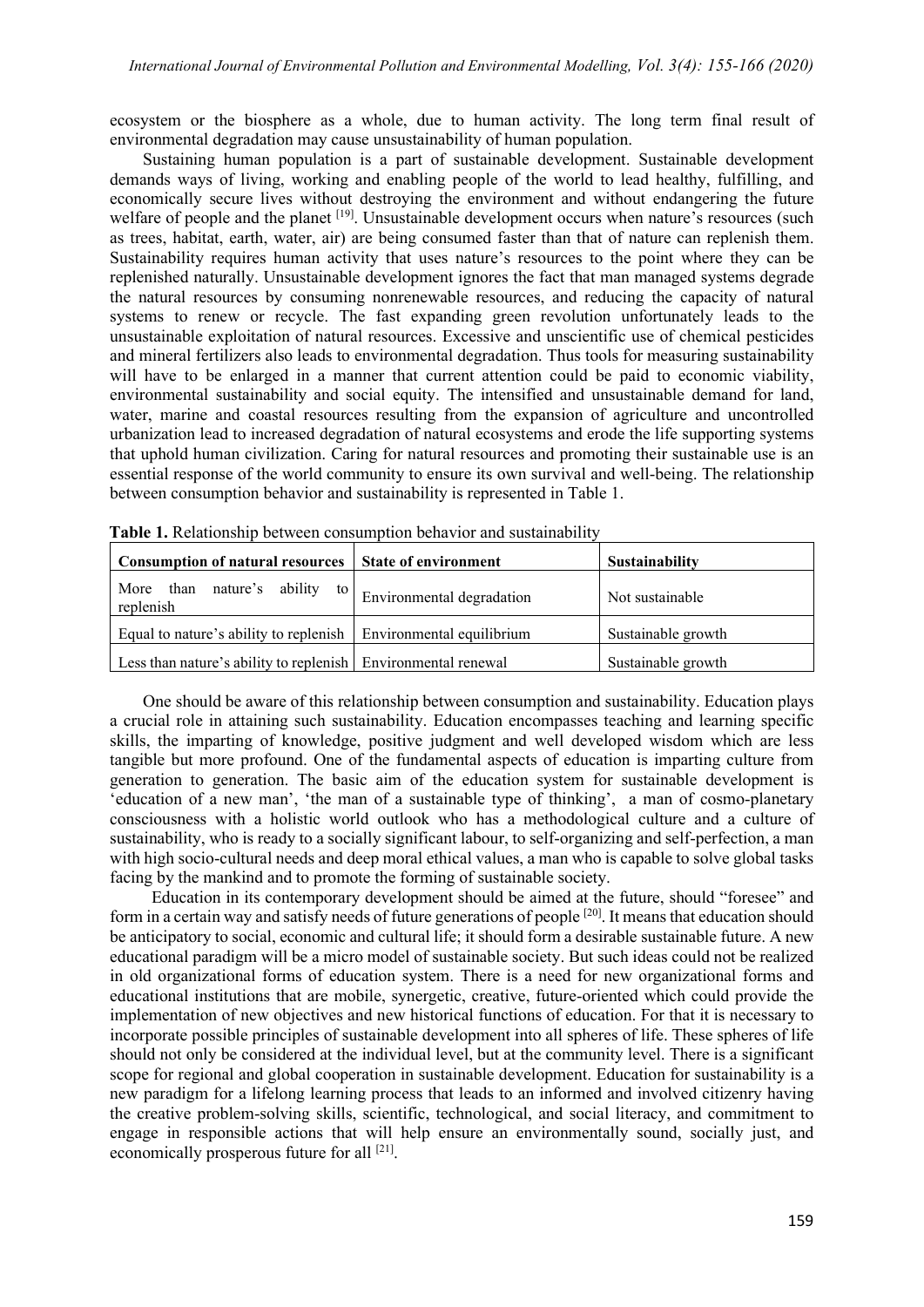Some of the areas of common concern are marine and riparian issues, trans-boundary environmental impacts, and management of bio-resources, technology sharing and sharing of sustainable development experiences. Efforts must be made especially by developing countries, to work towards synergizing experiences and raising shared regional concerns as a strong united front in international forums. Mechanisms must be put in place to facilitate such international exchange of domestic and global experiences in sustainable development. There must be mechanisms for monitoring the compliance of countries to their obligations under various environmental agreements. Currently there is a multiplicity of institutions with fragmented responsibilities. A better governance regime is required to ensure cooperation and compliance. Sustainable development is achieved through optimizing gains from several variables, rather than maximizing those from a single one. This requires government departments, by convention sectorally organized, to work together, or in some cases as a single multi-disciplinary authority. For this joint planning, transparency and coordination in implementation are required. The richness of skills available in society must be harnessed through partnerships involving institutions in civil society, such as NGOs, CBOs, corporate (including private) bodies, academic and research institutions, trade unions, etc., which must be made an integral part of planning and implementation for sustainable development.

On the one hand there is a surfeit of laws, in which some of them are outmoded and irrelevant. On the other hand, effective enforcement is lacking in respect of laws relevant to contemporary concerns and conducive to governance. This calls for a thorough review of laws, elimination of those which are outmoded, and simplification of the procedures for implementing those which are relevant. Internal reviews as well as learning from international experience should be the basis of identifying and filling gaps in existing laws. It must, however, be recognized that laws in themselves do not provide solutions, unless there are mechanisms to effectively enforce them. There are many traditional systems and practices whose values and validity needs to be recognized and brought into the mainstream of government policies. Appropriate mechanisms for integrating them need to be created. Many policies were framed before sustainable development became a major concern. These need to be reviewed from the point of view of sustainable development. All future policies must be guided by considerations of sustainable development. Areas lacking policies should be identified and adequate policies compatible with the imperatives of sustainable development must be framed. It should be based on successful examples, of policies and initiatives in similar areas.

Effective management of resources requires participation by all stakeholders. At the local level, strengthening democratic institutions generally leads to better and more sustained management of natural resources <sup>[22]</sup>. To enhance effectiveness of people's participation in local governance, committees comprising both elected and executive members of local bodies and representatives of community groups, must be formed [23]. Appropriate capacity building would enable them to undertake local development activities according to community priorities, monitor project implementation and manage community assets [24]. Social groups which have been traditionally discriminated against must be represented in local governance and empowered to ensure that they become effective and mainstream partners in development. Children are a valuable asset of every society. It is the responsibility not only of the parents but of the community that children realize their potential fully, growing up in a healthy, enriching and fulfilling environment. Ensuring the provision of such an environment is a major challenge of governance at the local level. The occupational, cultural and economic heterogeneity of population is on the whole a major asset in making development sustainable; but there are times of crisis when the same heterogeneity can become the basis of conflict and social insecurity. It is imperative to evolve participatory mechanisms of governance involving citizen groups and local authorities which will provide effective means of conflict resolution.

#### **INTERNATIONAL EFFORTS ON EDUCATION FOR SUSTAINABLE DEVELOPMENT**

There are a number of committees and commissions that have contributed towards the origin of sustainable development. In 1970, U.S Congress passed the **National Environmental Act of 1970**. The Act authorizes the creation of an office of EE in the U.S Department of Health, Education and Welfare, establishment of a national advisory council for EE and establishment of a domestic grants program. The Western Regional Environmental Education Council (WREEC) (now the Council for Environmental Education) is created as a "… unique effort to create a partnership and network between education and natural resource professionals in support of EE" <sup>[25]</sup>. In 1972 The United Nations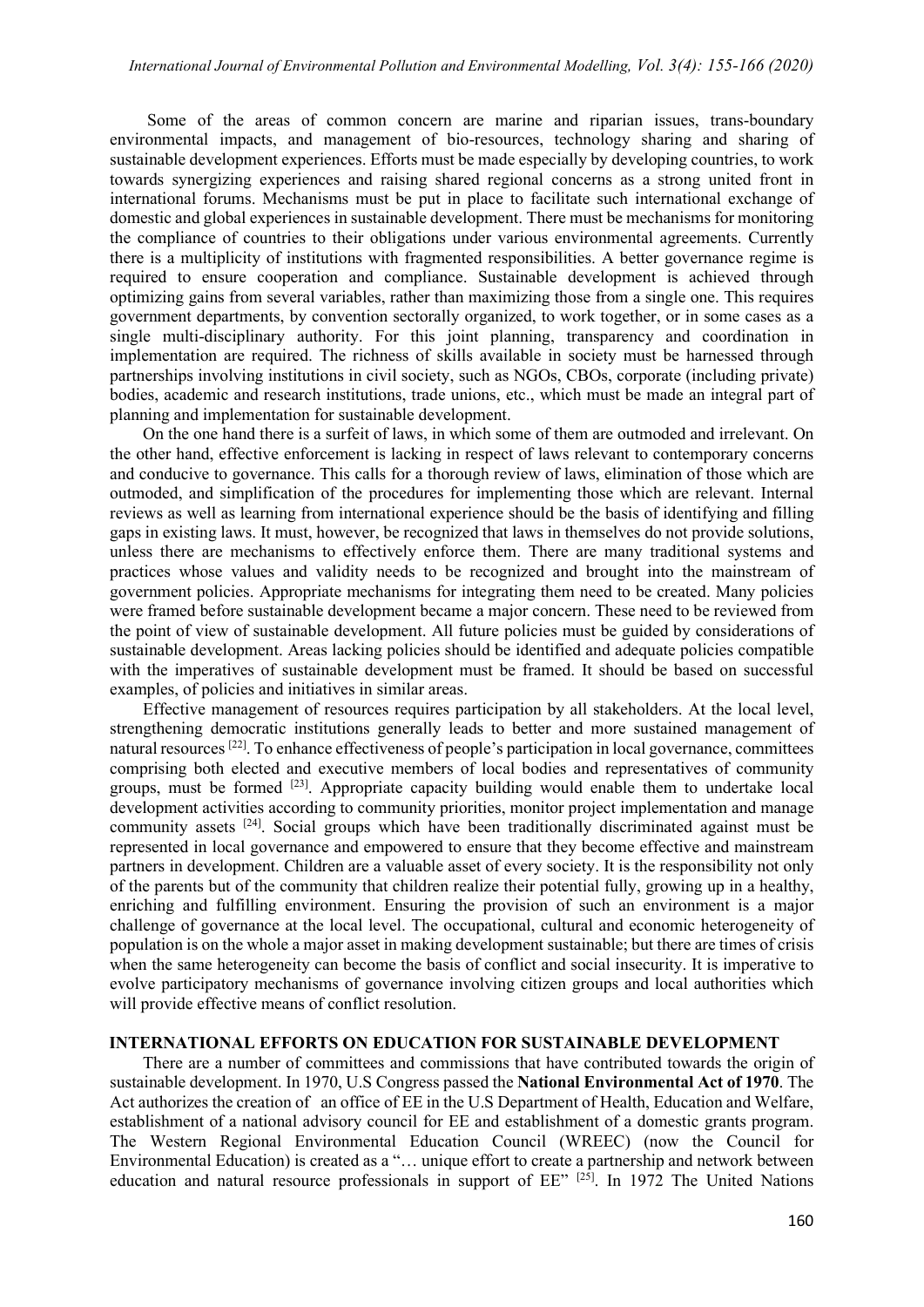Conference on the Human environment in Stockholm, Sweden was held. In 1975, UNESCO sponsored conference in Belgrade, came out with Belgrade charter, which outlines the basic structure of Environmental Education. In 1976, the WREEC and the American Forest Institute (now the American Forest Foundation) developed Project Learning Tree (PLT). It helps K-12 students gain awareness and knowledge of the natural and built environment, their place within it, as well as their responsibility for it. In 1977, the UNESCO in cooperation with UNEP held a conference in Tbilisi. It laid down the goals, objectives and guiding principles of EE [26]. In 1983 WREEC and the Western Association of Fish and Wild life Agencies developed Project WILD. It sponsors the conservation and Environmental Education programs with a focus on wildlife for grades K-12. In 1987, the World Commission on Environment and Development published the Brundtland Report which is also known as *Our Common future*, which introduced the idea of sustainable development in which environmental protection and economic growth are reviewed as independent concepts [26].

Some of the programs building for the future are, in 1990, the council for Environmental Education and the Watercourse initiated Project WET (Water Education for Teachers). It facilitates and promotes awareness, appreciation, knowledge and stewardship of water resources in students K-12. In 1991, the University of Wisconsin Stevens Point founded the National Education Advancement Project. In 1992 the United States Environmental Educational Protection Agency awards its first Environmental Education Training Program to the National Consortium for Environmental Education and Training, a cooperative partnership led by the University of Michigan. The Rio Declaration of 1992 has laid down 27 principles, out of which 18 were purely towards sustainability. In 1993, the North American Association for Environmental Education initiates the National Project for excellence in EE. The project works to create guidelines for Environmental Education<sup>[26]</sup>. In 1994, the President's Council on Sustainable Development held the national forum on Partnerships Supporting education about the Environment at California. The report, *Education for sustainability; An Agenda for action,* was produced as a result of this meeting. In 1996, the United States Environmental Protection Agency's National Environmental Education Advisory Council released the report *Assessing Environmental Education in the United Nations and the Implementation of the National Environmental Education Act of 1990*<sup>[27]</sup>.

Thus the history of Sustainable Development can be traced back to several years. "Education is critical for promoting sustainable development and improving the capacity of people to address environment and development issues…It is critical for achieving environmental and ethical awareness, values and attitudes, skills and behavior consistent with sustainable development and for effective public participation in decision making" (Chapter 36 of Agenda 21, Rio Declaration 1992) [28].

The three day international conference on climate change and environment (ICCCE, 2010) at Cochin University for science and technology came out with the following recommendations  $[29]$ .

i) Today climate change is not only a problem for scientists alone but also a problem for all. Therefore global intervention and strong political initiatives are required.

ii) There has to be close cooperation at various levels-starting from national level right down to the state and regional level with sharing of infrastructure and data, and integration of research outputs and networks at all levels.

iii) The need for multidisciplinary approach involving society at large, agriculturists, NGOs and health authorities is now warranted. The people's role is critical and should now form part of every citizen's agenda. A compulsory program on climate change should be introduced at all educational levels.

iv) An exclusive media line has to develop on climate change-that could serve as a platform to address our issues and look for solutions.

v) Emphasis has to be laid on researches to understand and quantify natural and national resources and develop alternate sources of energy.

The International forum for a Sustainable Asia and the Pacific (ISAP) was held in Hayama, Japan 26- 27 June 2009, by the Institute for Global Environmental Strategies (IGES), an international strategic policy research institute based in Japan. Under the theme 'Towards Copenhagen: A new Development pathway to a low carbon sustainable Asia and the Pacific, ISAP promoted dialogue on regional sustainable development and enhanced cooperation among initiatives in Asia and the Pacific region. Five areas of consensus identified by the panelists and audience were [28];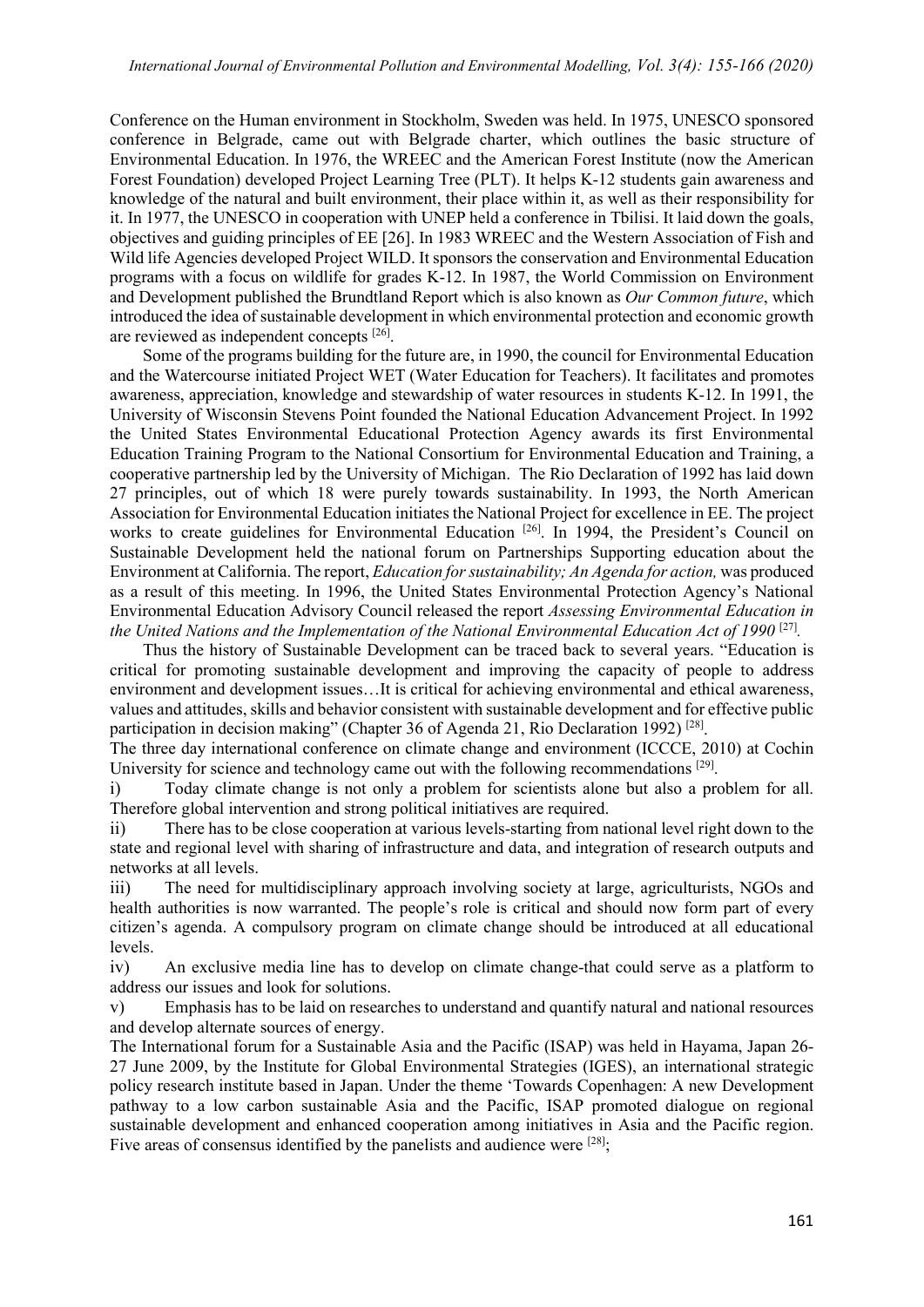i) Specific environmental courses at Universities can swiftly respond to the urgent needs of actual demands for environmental competencies by government agencies, civil society organizations and private companies.

ii) Problem-solving and interdisciplinary approaches across environmental courses, as well as faculty partnerships across university departments are essential to train students for increasingly complex environmental careers especially at the decision making level, where social and scientific knowledge and skills are needed.

iii) Internship programmes enable students to gain practical experience and skills (collaboration between academia, industry and the government)

iv) A multi stakeholder consortium incorporating diverse universities, private companies and governmental agencies can be an effective way not only to identify common needs for environmental human resources but also to narrow the gap between different counterpart's interests.

v) Inter university cooperation should encourage practical collaboration to provide students with opportunities to allow universities to share implementation of similar programmes. [29].

# **IMPORTANCE OF EDUCATION FOR SUSTAINABLE DEVELOPMENT (ESD) IN NIGERIA**

ESD aims at building up ones knowledge, skills, attitudes and values towards sustainable development which are some of the objectives of ESD. The knowledge, skills and values to be addressed in sustainable development are given below;

### **Knowledge Building**

The World Energy Council has estimated that energy demands would double between 1990 and 2020, a demand erupting most forcefully from the developing countries where per capita consumption levels have not peaked as a result of low income and lack of infrastructure. It is consequently expected that a number of developing countries will make those critical moves towards committing themselves to maior investments in infrastructure in the next couple of decades <sup>[28]</sup>. In order to build knowledge on sustainable development, **The United Nations Division for Sustainable Development** has listed the areas or topics as coming within the scope of sustainable development. These areas to be addressed while addressing sustainable development are agriculture, atmosphere, biodiversity, biotechnology, capacity-building, climate change, consumption and production patterns, demographics, desertification and drought, disaster reduction and management, education and awareness, energy, finance, forests, fresh water, health, human settlements, indicators, industry, information for decision making and participation, integrated decision making, international law, international cooperation for enabling environment, institutional arrangements, land management, major groups, mountains, national sustainable development strategies, oceans and seas, poverty, sanitation, science, small island development states (SIDS), sustainable tourism, technology, toxic chemicals, trade and environment, transport, waste (hazardous), waste (radioactive) and waste (solid) and water.

# **Skill Development**

ESD will enable basic knowledge to all students which must give practical skills that will enable them to continue learning after they leave school. UNESCO has listed out the skills to be incorporated, which will fall in the three realms of SD i.e. Environmental, Social and Economic. Some of these skills are; ability to think critically about-value issues, the capacity to move from awareness to knowledge to action, to work cooperatively with other people, capacity to use processes like knowing, inquiring, acting, judging, imagining, connecting, valuing and choosing, the ability to think in time-to forecast, think ahead and to plan. Pupil will also need to learn skills which help them to manage and interact with the local environment.

Critical thinking on sustainable development is a reasonable, reflective, responsible and skillful thinking that is focused on deciding what to believe or do for attaining sustainability. A person who thinks critically can ask appropriate questions, gather relevant information, sort this information efficiently and creatively, reason out logically from this information and come to reliable and trustworthy conclusions about the world that enable one to live and act successfully in it.

#### **Development of Values**

The Earth Charter (1992) is a synthesis of values, principles, and aspirations that are shared by a growing number of women, men, and organizations around the world. Drafting the Earth Charter was part of the unfinished business of the Earth Summit. "We urgently need a shared vision of basic values to provide an ethical foundation for the emerging world community. Therefore, together in hope we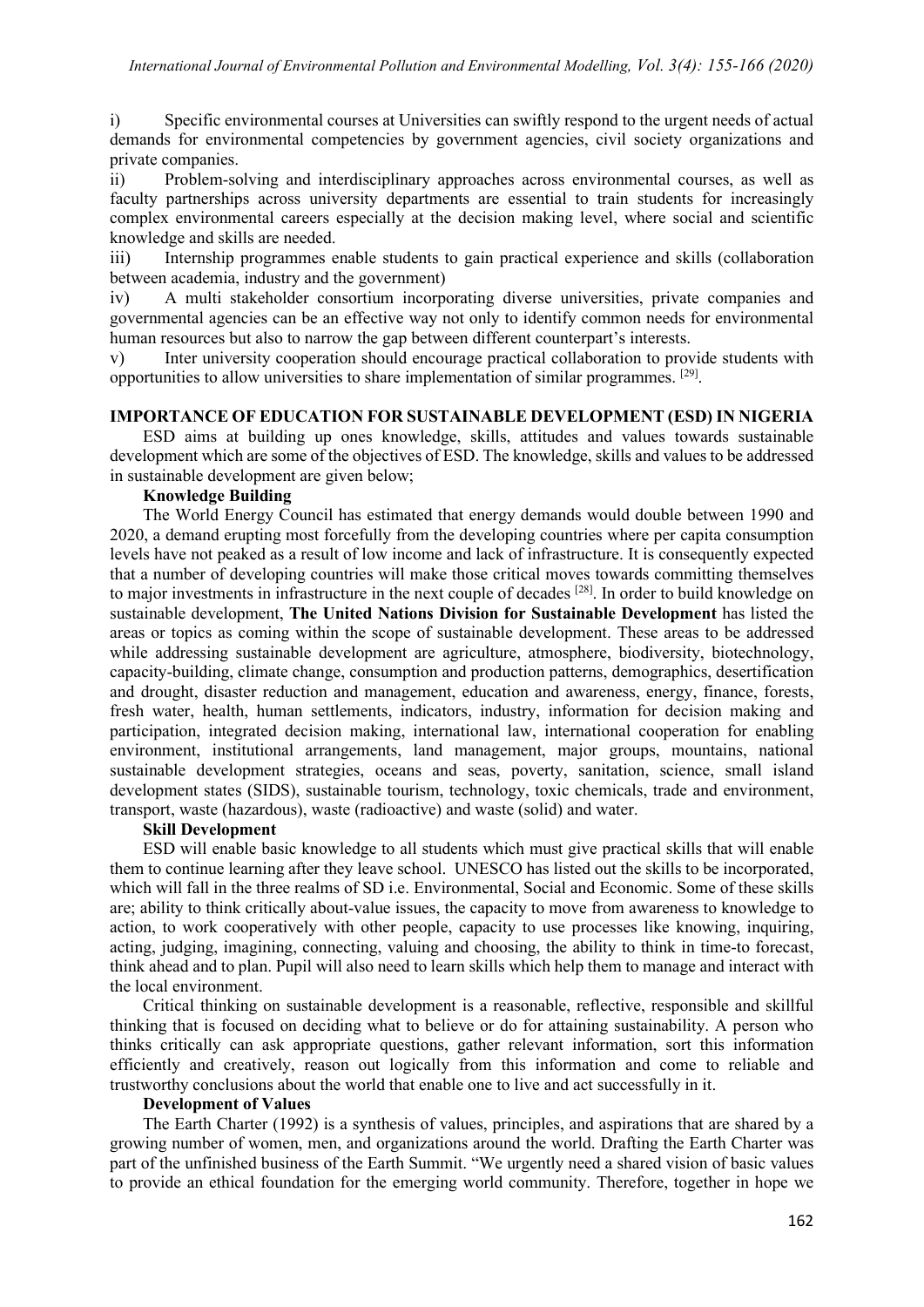affirm the following interdependent principles for a sustainable way of life as a common standard by which the conduct of all individuals, organizations, businesses governments, and transnational institutions is to be guided and assessed" [30]. The values underlined in the Earth charter were;

i) Respect and care for the community of life which includes; respect Earth and life in all its diversity, care for the community of life with understanding, compassion, and love, build democratic societies that are just, participatory, sustainable, and peaceable, secure Earth's bounty and beauty for present and future generations [31].

ii) Ecological integrity which includes; protect and restore the integrity of earth's ecological systems, with special concern for biological diversity and the natural processes that sustain life, prevent harm as the best method of environmental protection and, when knowledge is limited, apply a precautionary approach, adopt patterns of production, consumption, and reproduction that safeguard earth's regenerative capacities, human rights, and community well-being, advance the study of ecological sustainability and promote the open exchange and wide application of the knowledge acquired.

iii)Social and economic justice; eradicate poverty as an ethical, social, and environmental imperative, ensure that economic activities and institutions at all levels promote human development in an equitable and sustainable manner, affirm gender equality and equity as prerequisites to sustainable development and ensure universal access to education, health care, and economic opportunity, uphold the right of all, without discrimination, to a natural and social environment supportive of human dignity, bodily health, and spiritual well-being, with special attention to the rights of indigenous peoples and minorities,

iv)Democracy, non-violence, and peace which includes; strengthen democratic institutions at all levels, and provide transparency and accountability in governance, inclusive participation in decision making, and access to justice, integrate into formal education and life-long learning the knowledge, values, and skills needed for a sustainable way of life, treat all living beings with respect and consideration.

v) Promote a culture of tolerance, non-violence, and peace.

There are values underlined in the Millennium Declaration by UNESCO. The Millennium Declaration—which outlines 60 goals for peace; development; the environment; human rights; the vulnerable, hungry, and poor; Africa; and the United Nations—is founded on a core set of values described as follows: The United Nations General Assembly consider certain fundamental values to be essential to international relations in the twenty-first century. These include:

i) **Freedom:** Men and women have the right to live their lives and raise their children in dignity, free from hunger and from the fear of violence, oppression or injustice. Democratic and participatory governance based on the will of the people best assures these rights [32].

ii) **Equality:** No individual and no nation must be denied the opportunity to benefit from development. The equal rights and opportunities of women and men must be assured.

iii)**Solidarity:** Global challenges must be managed in a way that distributes the costs and burdens fairly in accordance with basic principles of equity and social justice. Those who suffer or who benefit least deserve help from those who benefit most.

iv)**Tolerance:** Human beings must respect one other, in all their diversity of belief, culture and language. Differences within and between societies should be neither feared nor repressed, but cherished as a precious asset of humanity. A culture of peace and dialogue among all civilizations should be actively promoted.

v) **Respect for nature:** Prudence must be shown in the management of all living species and natural resources, in accordance with the precepts of sustainable development [33]. Only in this way can the immeasurable riches provided to us by nature be preserved and passed on to our descendants. The current unsustainable patterns of production and consumption must be changed in the interest of our future welfare and that of our descendants.

vi)**Shared responsibility:** Responsibility for managing worldwide economic and social development, as well as threats to international peace and security, must be shared among the nations of the world and should be exercised multi-laterally. As the most universal and most representative organization in the world, the United Nations must play the central role [34].

There has been special emphasis on need to give importance to Environmental Education, and this has been kept in view while designing curricula, framing the syllabi and developing text books. The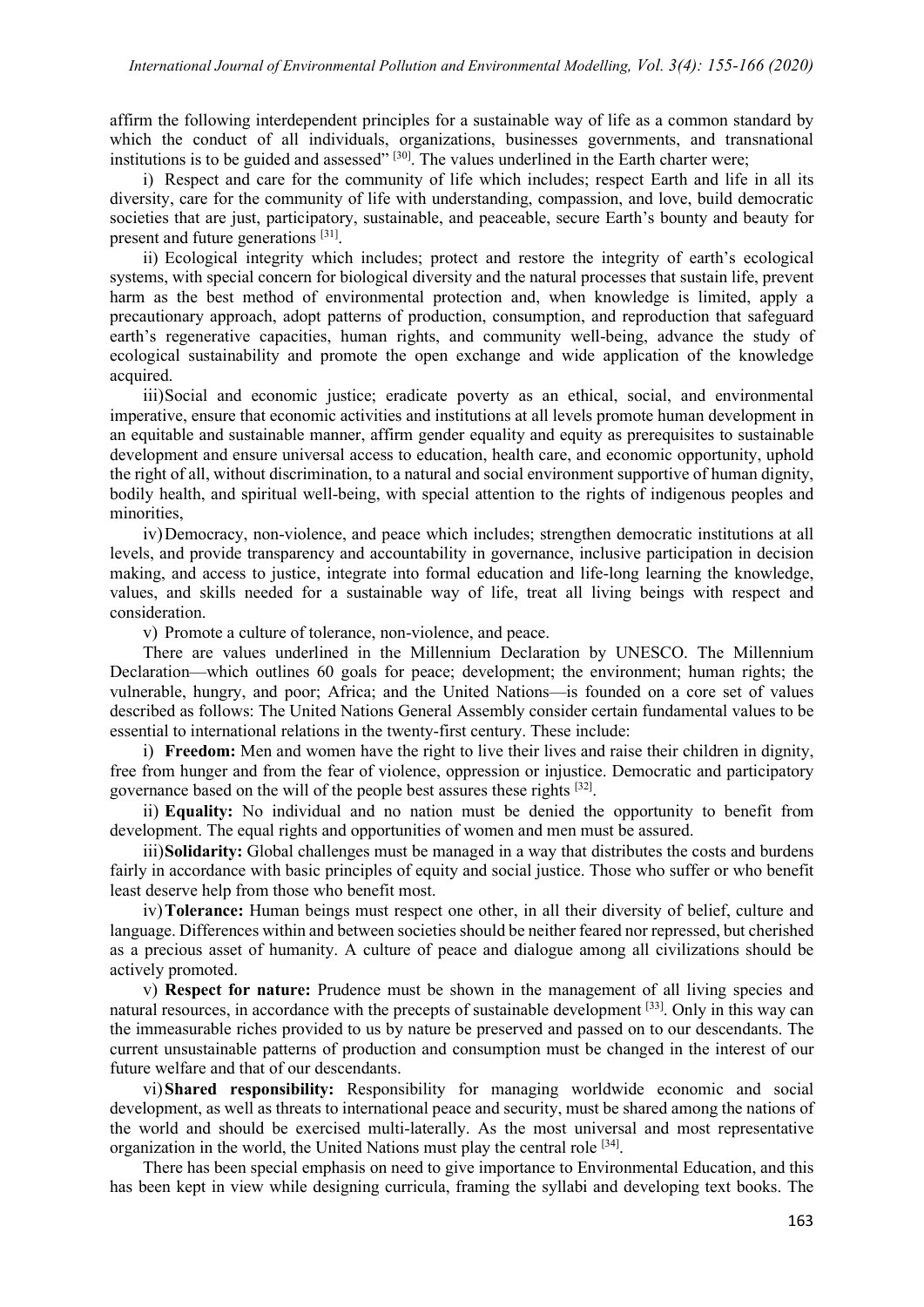philosophy behind the curricula is that Environmental Education could be infused into the curricula especially at the primary level. It can be argued that Environmental Education (EE) should be a lifelong process beginning at the pre-school level and continuing through all formal and non-formal stages. Thus children become the first and most important target group, and a strategy of EE which addresses itself to this group becomes imperative in the overall scheme of things. Environmental Education is not just a subject to teach, rather is an opportunity to let children use their own environment, of which the school is a part, as a source of information, a ground for learning, and a storehouse of experience which will last a lifetime. Thus Environmental Education to be effective, should ideally utilize diverse learning situations and a broad array of approaches to teaching and learning about and from environment, with due stress on practical activities and first-hand experience. The institutional framework includes space, organization and special environment which can be used for effective transaction of Environmental Education in schools. The main actors that interact within framework are students, teachers, curriculum or instructional material and methods. Programmes and materials that attempt to address all these are essential to realization of goals of Environmental Education. Environmental studies aims at educating the young child to be better equipped to face the ever changing environment in his future life. The objective of environmental studies is the development of necessary attitudes, skills and concepts for the study of other environments [35]. Within the school system, it is the teachers who are communicators of knowledge as well as architects of attitudes, play the greatest role in ordering learning conditions and guiding or inspiring students' thinking and action in a desired direction. Environmental Education is not merely passing out facts and rules to be memorized by the students. Teachers need appropriate curricula, and material for communicating ideas effectively. Above all, the teacher also needs to adopt innovative methodologies and approaches to this process.

In the existing educational system in Nigeria, teachers are beset by a number of problems related to lack of resources, physical or academic constraints. While the content for teaching is provided in the form of text books, the methodology, skills and support materials for the effective use of the instructional material are often not provided. Moreover, most teachers do not have time, resources and confidence to undertake the task of active teaching-learning which are the key to effective EE. Teacher's role in Environmental Education should be to assist learners in acquiring positive attitudes, recognizing, analyzing, clarifying personal values concerning the environment, and developing skills to solve problems in order to live more harmoniously with the environment. Teachers need a great deal of support and encouragement towards an approach which promotes thinking, problem-solving and active participation of teachers and learners alike and this also helps teaching to move away from a dully repetition of facts. This support would need a two-fold approach  $-$  (a) the development of instructional and resource material, and methods that combine worthwhile content with an enjoyable process; and (b) the orientation and training of teachers in the optimum use of the same [36].

#### **CONCLUSION**

There is a strong need and important for integrating Education for sustainable development (ESD) into the Nigerian school curriculum, there is a felt need for educational reform. It extends beyond the boundaries of individual school subjects and requires the attention of teachers, educational administrators, planners and curriculum agencies. It is particularly important for National officials to be sensitive towards achieving a high standard of physical, social and cognitive development. In some circumstances these trends will call for intervention in what is seen as an emerging and widespread inability of students to achieve success in a specific part of the curriculum. In other circumstances, the focus will be on the curriculum itself because it may be seen as being in need of revision and restructuring in order to take account of recent research and/or new social and economic conditions [36].

This paper argues that Environmental Education strategy in Nigeria should incorporate the infusion of environmental concerns into the existing curriculum. It concludes that the infused material is creating incoherence in the curriculum, and that attempts to remove this incoherence are further creating confusion. To overcome this problem it suggests that changes may be required in the existing science syllabus. Thus there is a need to define the country's environmental problems more realistically and rigorously in the syllabus. The initial step in launching an ESD program is to develop awareness within the educational community and the public. If government officials or school district administrators are unaware of the linkage between Education and Sustainable development, re-orienting education to attain sustainable development will not occur. Thus the importance of ESD must reach beyond the delegations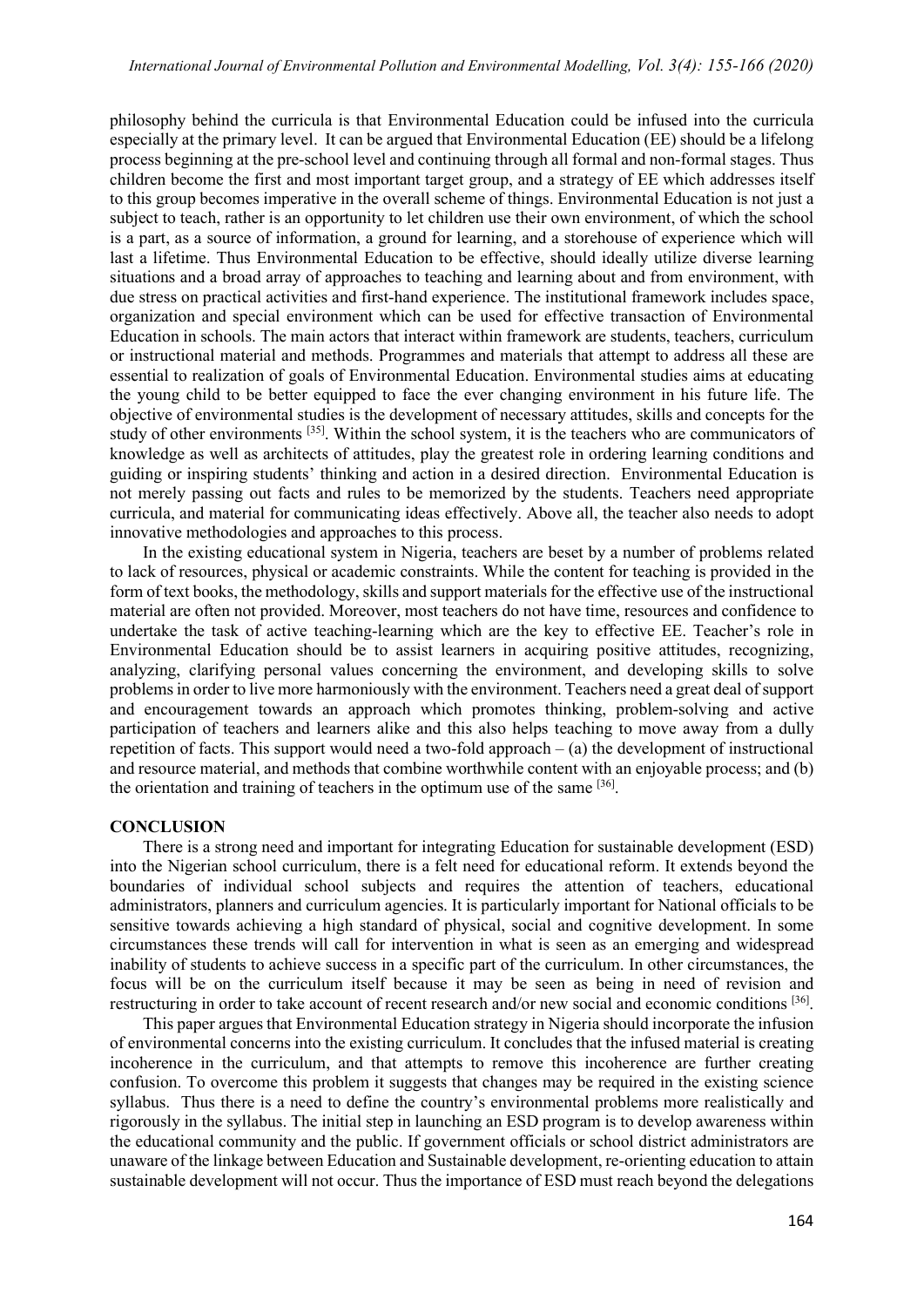and permeate the educational community and general public. Children should explore the learning situations and learn the meanings on their own by connecting their knowledge with background experiences and the local knowledge.

There is an urgent need on an overall review of the existing approach in the education system with a sharper focus on attaining ESD which can sensitize the knowledge, skills, critical thinking and value issues towards attaining sustainable development. ESD should be incorporated in the entire curriculum starting from pre-schooling to higher education, which should be transacted in a meaningful manner using appropriate pedagogical techniques. Looking into the researches' conducted in the past, which were more concerned with creating environmental awareness and studying environmental attitude, and the trend in the world's concern which is focused on sustainable development, it was intended to research upon ESD.

# **REFERENCES**

- [1] Bassey, S. A., (2020), Technology, Environmental Sustainability and the Ethics of Anthropoholism. *Przestrzeń Społeczna*, 1(19).
- [2] Bassey, S. A., (2019), 'Anthropoholism'As an Authentic Tool for Environmental Management. *International Journal of Environmental Pollution and Environmental Modelling, 2(3).*
- [3] Njar, B. I., & Enagu, D. A. (2018). Development and Environmental Sustainability in Nigeria: An African Perspective. *GNOSI: An Interdisciplinary Journal of Human Theory and Praxis*, *2*(1), 37- 47.
- [4] Obilor, O. I., Iwundu, K., Okoroafor, F. O., Chima, E., & Bello, M. B. (2018). Democracy and National Development: A Focus on Nigeria. *GNOSI: An Interdisciplinary Journal of Human Theory and Praxis*, *1*(2), 1-8.
- [5] Nwoye, L. (2018). Ethical Issues in Arms Technology. *GNOSI: An Interdisciplinary Journal of Human Theory and Praxis*, *1*(1), 25-33.
- [6] Eden, S. (2000). Environmental issues: Sustainable progress? *Progress in Human Geography*, *24*(1), 111–118.
- [7] Ottuh, P. O. (2020). Religious Approach to Non-Anthropocentric Ethics in Environmental Philosophy. *Cogito-Multidisciplinary research Journal*, (1), 7-24
- [8] James, G. A. (1998). The construction of India in some recent environmental philosophy. *Worldviews: Environment, Culture, Religion*, *2*(1), 3–20.
- [9] Eba, M. B. (2014). Tourism in Nigeria: Past, Present and Future. *The Leajon, an academic journal of intern-disciplinary studies*, *6*(1), 128-137.
- [10] Okafor, J. O., & Stella, O. (2018). Hinduism and ecology: Its relevance and importance*. FAHSANU JOURNAL*, 1(1), 53-63
- [11] Osuala, A. N., & Nyok, E. I. E. (2018). New Twist to Political Corruption in 4th Republic Nigeria given Non-Human Animals Stealing millions: A Case for the Defense of Animal Rights. *GNOSI: An Interdisciplinary Journal of Human Theory and Praxis*, *1*(2), 15-37.
- [12] BASSEY, S. and Pimaro Jr, T.M., 2019. Enyimba's Notion of Madukaku and The Question of Anthropocentricism In African Environmental Ethics. *International Journal of Environmental Pollution and Environmental Modelling*, *2*(3), pp.129-136.
- [13] Emmelin, L. (1978). Environmental education conference in Tbilisi. *Ambio*, *7*(2), 79.
- [14] Polunin, N. (1985). World Commission on Environment & Development. *Environmental Conservation*, *12*(1), 78–79.
- [15] Mensah, J., & Casadevall, S. R. (2019). Sustainable development: Meaning, history, principles, pillars, and implications for human action: Literature review. *Cogent Social Sciences*, *5*(1), 1653531.
- [16] Yta, E.M., 2020. Beyond Watt Market Roundabout Audiences: Redesigning Tourists Oriented Theatres in Calabar. *PINISI Discretion Review*, *4*(1), pp.73-82.
- [17] Ketola, T., 2009. Pre-morphean paradigm An alternative to modern and post-modern paradigms of corporate sustainability. *Sustainable Development*, *17*(2), 114–126.
- [18] Eyo, Ubong E. 2019. "Between Religion and Agriculture: A Roadmap to Revamping Nigeria's Economy ". *GNOSI: An Interdisciplinary Journal of Human Theory and Praxis* 2 (1):62-70.
- [19] Edame, G. E., Effiong, C. E., & Ackuk, E. M. B. (2014). Agriculture, Forestry and Water Resources Management: A Panacea for Sustainable Development in Nigeria. *Academic Journal of Interdisciplinary Studies*, *3*(4), 373-373.